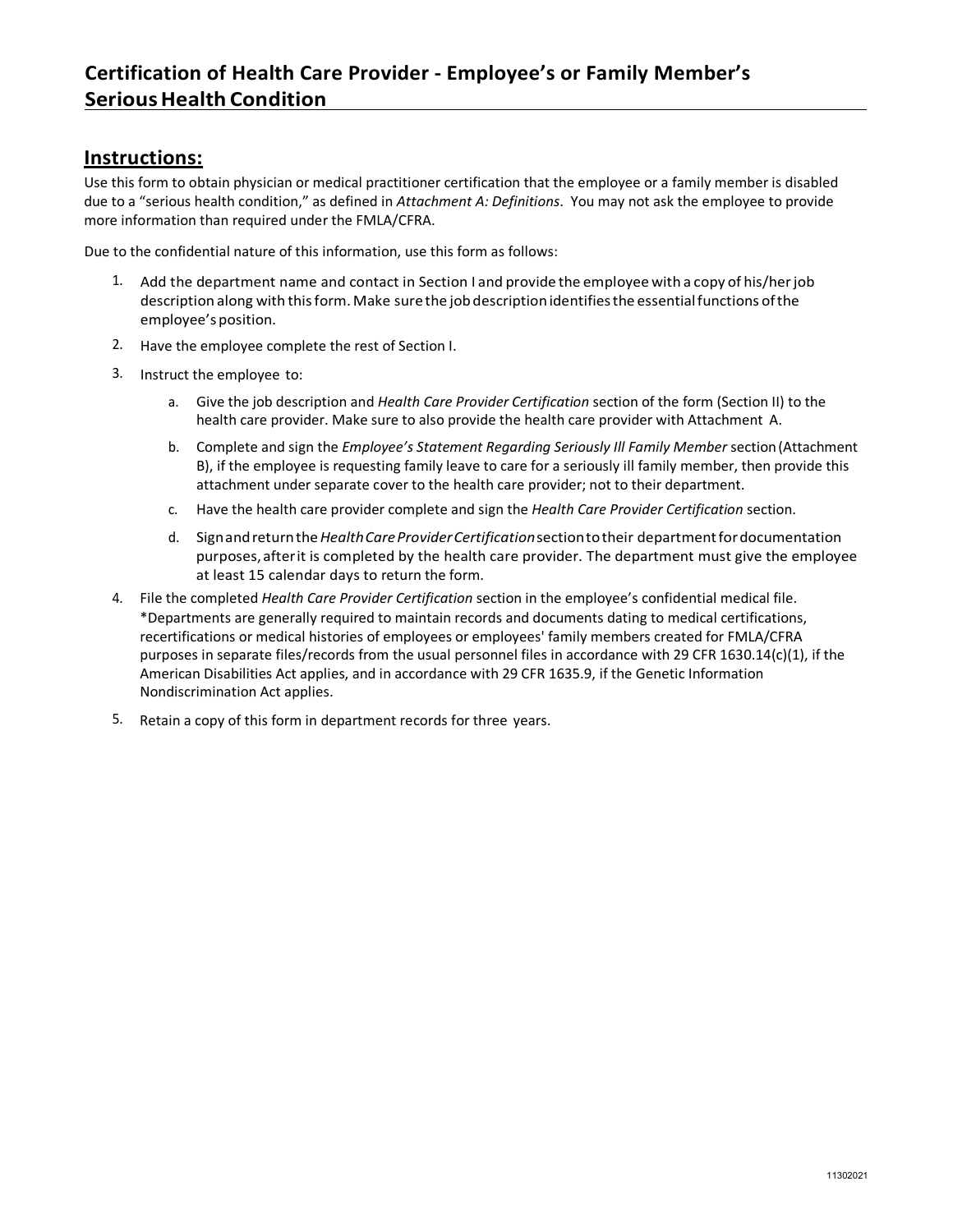

# Contra Costa County

# **Certification of Health Care Provider - Employee's or Family Member's SeriousHealth Condition**

**\*IMPORTANT NOTE:** The California Genetic Information Nondiscrimination Act of 2011 (CalGINA) and the federal Genetic Information Nondiscrimination Act of 2008 (GINA) prohibit employers and other covered entities from requesting, or requiring, genetic information of an individual or family member of the individual, except as specifically allowed by law. To comply, we are asking that you not provide any genetic information when responding to this request for medical information. "Genetic information," as defined by CalGINA and GINA, includes information about the individual's or the individual's family member's medical history, genetic tests, information regarding the manifestation of a disease or disorder in a family member of the individual and includes information from genetic services or participation in clinical research that includes genetic services by an individual or any family member of the individual. "Genetic information" does not include information about an individual's sex or age.

# **SECTION I - EMPLOYER**

Department Name

Department Contact

### **Attach a copy ofthe employee'sjob descriptionand the essentialjob functions ofthe employee's position to thisform.**

**Instructions for the employee:** The law permits us to require that you submit a timely, complete, and sufficient medical certification to support your request for FMLA/CFRA leave to care for yourself or a covered family member with a serious health condition. Additionally, a certification **may not** be requested for FMLA/CFRA leave to bond with a healthy newborn child, or a child place for adoption or foster care. If requested by your department, your response is required to obtain the benefit of FMLA/CFRA protections. Failure to provide a complete and sufficient medical certificationmay resultin a denial of yourrequest. You have **15 calendar days** to return thisform to your department. If extenuating circumstances prevent you from returning this certification ina timelymanner, please contact

| <b>Employee Name</b>                                                                                                                                                                                  | Employee's Daytime Contact Number                                                                                            | EE# |  |  |  |  |  |
|-------------------------------------------------------------------------------------------------------------------------------------------------------------------------------------------------------|------------------------------------------------------------------------------------------------------------------------------|-----|--|--|--|--|--|
| If the request is for care for a family member:                                                                                                                                                       |                                                                                                                              |     |  |  |  |  |  |
| Name of the family member/patient for whom you will provide care                                                                                                                                      |                                                                                                                              |     |  |  |  |  |  |
| Relationship of family member to you: $\Box$ child/child of domestic partner $\Box$ spouse $\Box$ parent $\Box$ domestic partner<br>Grandparent $\Box$ Grandchild $\Box$ Sibling $\Box$ Parent-in-law |                                                                                                                              |     |  |  |  |  |  |
| If the family member/patient is your child, is he or she 18 years or older? $\Box$ Yes $\Box$ No<br>Is he or she an adult dependent child (18 years or older)? $\Box$ Yes $\Box$ No                   |                                                                                                                              |     |  |  |  |  |  |
| not your department.                                                                                                                                                                                  | If the request is to care for a family member, please complete Attachment B and <b>provide to the health care provider</b> , |     |  |  |  |  |  |
| I certify that the information I have provided is true and correct.                                                                                                                                   |                                                                                                                              |     |  |  |  |  |  |
|                                                                                                                                                                                                       |                                                                                                                              |     |  |  |  |  |  |

Employee Signature **Date**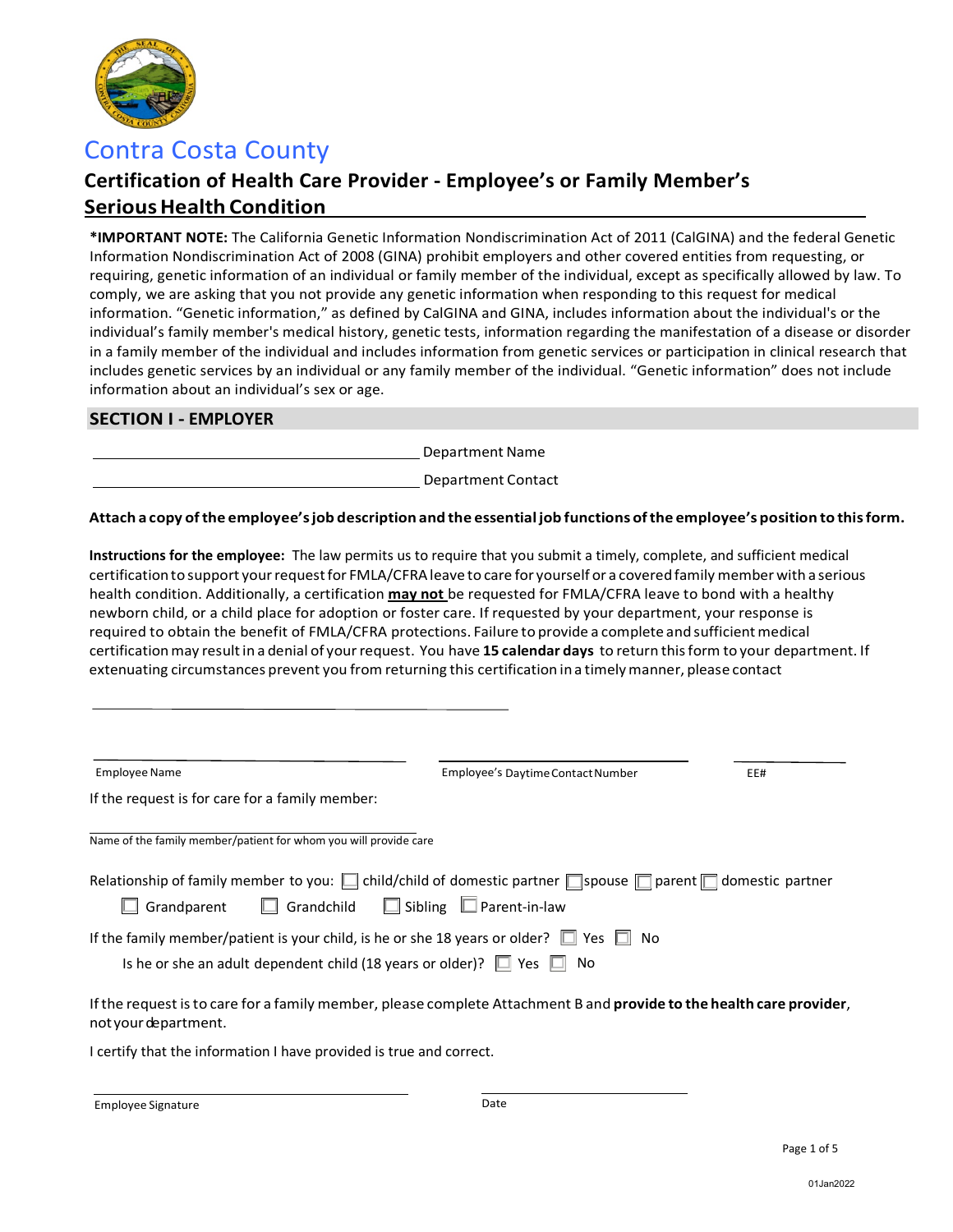# **Certification of Health Care Provider - Employee's or Family Member's Serious Health Condition**

|                                   | <b>SECTION II - HEALTH CARE PROVIDER</b>                                                                                                                                                                                                                                                                                                                                                                                                                                                                                                                                                                                 |  |  |  |  |
|-----------------------------------|--------------------------------------------------------------------------------------------------------------------------------------------------------------------------------------------------------------------------------------------------------------------------------------------------------------------------------------------------------------------------------------------------------------------------------------------------------------------------------------------------------------------------------------------------------------------------------------------------------------------------|--|--|--|--|
|                                   | Instructions for the Health Care Provider: The employee listed above has requested leave under the FMLA/CFRA to<br>care for himself/herself or for your patient who is a family member listed above. Please answer fully and completely all<br>applicable parts below. Several questions seek a response as to the frequency or duration of a condition, treatment, etc.<br>Your answer should be your <b>best estimate</b> based upon your medical knowledge, experience and examination of the<br>patient. Be as specific as you can; terms such as "lifetime," "unknown," or "indeterminate" may not be sufficient to |  |  |  |  |
|                                   | determine FMLA/CFRA coverage. Limit your responses solely to the condition for which the patient needs leave. Please                                                                                                                                                                                                                                                                                                                                                                                                                                                                                                     |  |  |  |  |
|                                   | be sure to sign the form. PLEASE DO NOT DISCLOSE THE UNDERLYING DIAGNOSIS, INCLUDING ANY GENETIC<br>INFORMATION*, WITHOUT THE CONSENT OF THE PATIENT. Do not provide information about genetic tests, as<br>defined in 29 CFR 1653.3(f), genetic services, as defined in 29 CFR 1635.3(e), or genetic information, as defined by<br>CalGINA or GINA. Please be sure to sign the form.                                                                                                                                                                                                                                    |  |  |  |  |
| 1.                                | Date medical condition or need for treatment commenced: ________________________                                                                                                                                                                                                                                                                                                                                                                                                                                                                                                                                         |  |  |  |  |
| 2.                                | Probable total duration of medical condition and/or need for treatment:<br>from ________________________through ______________________                                                                                                                                                                                                                                                                                                                                                                                                                                                                                   |  |  |  |  |
|                                   | Employee will be using both Continuous Leave and Intermittent/Reduce schedule/Treatment & Appointments. Probably<br>duration for:                                                                                                                                                                                                                                                                                                                                                                                                                                                                                        |  |  |  |  |
|                                   | Continuous Leave: will be from_____________________through______________________                                                                                                                                                                                                                                                                                                                                                                                                                                                                                                                                         |  |  |  |  |
| 3.                                | Attachment A: Definitions describes what is meant by a "serious health condition" under both the federal Family and<br>Medical Leave Act (FMLA) and the California Family Rights Act (CFRA). Does the patient's condition qualify as a<br>serious health condition?<br>$\square$ Yes<br>$\Box$ No                                                                                                                                                                                                                                                                                                                        |  |  |  |  |
| 4.                                | If the certification is for the serious health condition of the employee, please answer the following:                                                                                                                                                                                                                                                                                                                                                                                                                                                                                                                   |  |  |  |  |
|                                   | a. Is the employee able to perform work of any kind?<br>$\Box$ No (If "no" skip next question)<br>$\Box$ Yes                                                                                                                                                                                                                                                                                                                                                                                                                                                                                                             |  |  |  |  |
|                                   | b. Is the employee unable to perform any one or more of the essential functions of the employee's position?<br>(Please answer after reviewing the attached job description provided by the employee that includes the<br>essential functions of the employee's position.)<br>$\Box$ Yes<br>$\Box$ No                                                                                                                                                                                                                                                                                                                     |  |  |  |  |
|                                   | If yes, to 4b, please identify the job functions the employee is unable to perform.                                                                                                                                                                                                                                                                                                                                                                                                                                                                                                                                      |  |  |  |  |
| 5.                                | If the certification is for the care of the employee's family member, please answer the following:<br>Does, or will, the patient require assistance for basic medical, hygiene, nutritional needs, safety or transportation<br>needs or the provision of physical or psychological care?<br>Yes<br>No                                                                                                                                                                                                                                                                                                                    |  |  |  |  |
|                                   | After review of the signed Employee's Statement Regarding Seriously III Family Member (Attachment B), does the<br>b.<br>condition warrant the participation of the employee? (This participation may include psychological comfort and/<br>or arranging for third-party care for the family member.)<br>Yes<br>$\square$ No                                                                                                                                                                                                                                                                                              |  |  |  |  |
| 6.                                | Estimate the period of time the employee will need care or during which the employee's presence would be beneficial to participate in care                                                                                                                                                                                                                                                                                                                                                                                                                                                                               |  |  |  |  |
| for the employee's family member: |                                                                                                                                                                                                                                                                                                                                                                                                                                                                                                                                                                                                                          |  |  |  |  |
|                                   | *See the "Important Note" on page 1 of this form. CalGINA and GINA prohibit employers from obtaining genetic information. To comply, we are asking that                                                                                                                                                                                                                                                                                                                                                                                                                                                                  |  |  |  |  |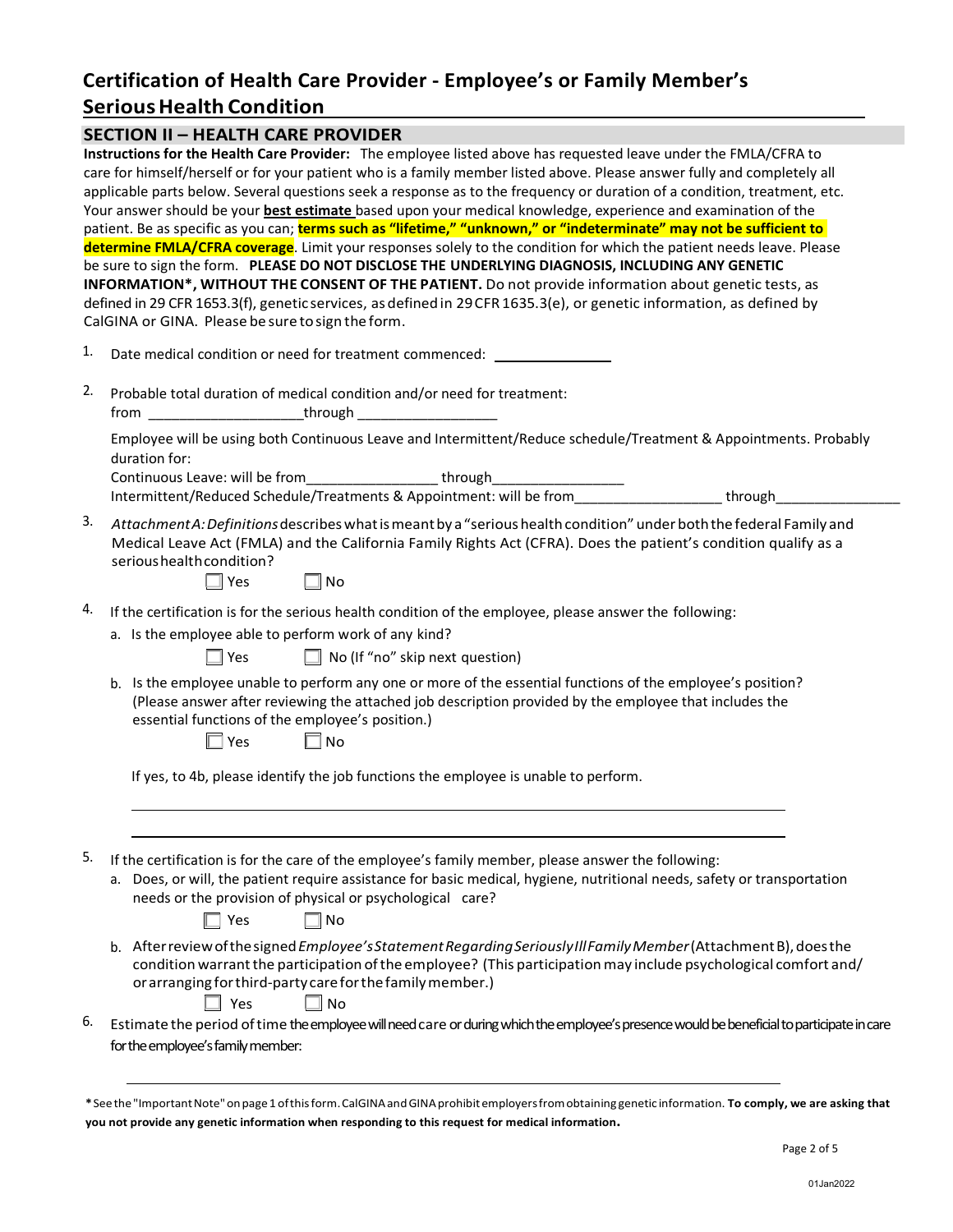# **Certification of Health Care Provider - Employee's or Family Member's Serious Health Condition**

|           |                         | Please answer the following questions only if the employee is asking for intermittent leave or a reduced work schedule:                                                                                                                         |      |  |  |  |
|-----------|-------------------------|-------------------------------------------------------------------------------------------------------------------------------------------------------------------------------------------------------------------------------------------------|------|--|--|--|
| Yes       | No                      |                                                                                                                                                                                                                                                 |      |  |  |  |
|           |                         | Intermittent Leave: Is it medically necessary for the employee to be off work on an intermittent basis due to<br>the serious health condition of the employee or family member?                                                                 |      |  |  |  |
|           |                         | If yes, please indicate the estimated frequency of the employee's need for intermittent leave due to the<br>serious health condition, and the duration of such leaves (e.g. 1 episode every 3 months lasting 1-2 days):                         |      |  |  |  |
|           |                         | Frequency: ____________times per ______________week(s) ______________ month(s)                                                                                                                                                                  |      |  |  |  |
|           |                         | Duration: hours or ___________ day(s) per episode                                                                                                                                                                                               |      |  |  |  |
|           |                         | Reduced Schedule Leave: Is it medically necessary for the employee to work less than the employee's<br>normal work schedule due to the serious health condition of the employee or family member?                                               |      |  |  |  |
|           |                         | If yes, please indicate the part-time or reduced work schedule the employee needs:                                                                                                                                                              |      |  |  |  |
|           |                         | hour(s) per day; ______________day(s) per week, from______________through ____________                                                                                                                                                          |      |  |  |  |
|           |                         | Time Off for Medical Appointments or Treatment: Is it medically necessary for the employee to take time off<br>work for doctor's visits or medical treatment, either by the health care practitioner or another provider of<br>health services? |      |  |  |  |
|           |                         | If yes, please indicate the estimated frequency of the employee's need for leave for doctor's visits or<br>medical treatment, and the time required for each appointment, including any recovery period:                                        |      |  |  |  |
|           |                         | Frequency: times per week(s) month(s)                                                                                                                                                                                                           |      |  |  |  |
|           |                         |                                                                                                                                                                                                                                                 |      |  |  |  |
|           |                         |                                                                                                                                                                                                                                                 |      |  |  |  |
|           |                         | Signature of Health Care Provider                                                                                                                                                                                                               | Date |  |  |  |
|           |                         | Signature of Employee                                                                                                                                                                                                                           | Date |  |  |  |
|           |                         | Physician or Practitioner Information:                                                                                                                                                                                                          |      |  |  |  |
|           |                         |                                                                                                                                                                                                                                                 |      |  |  |  |
|           |                         | Physician's or Practitioner's Name                                                                                                                                                                                                              |      |  |  |  |
|           | <b>Business Address</b> |                                                                                                                                                                                                                                                 |      |  |  |  |
| City      |                         | State<br>Zip                                                                                                                                                                                                                                    |      |  |  |  |
|           |                         |                                                                                                                                                                                                                                                 |      |  |  |  |
| Telephone |                         |                                                                                                                                                                                                                                                 |      |  |  |  |

#### **RETURN THIS FORM TO THE PATIENT. DO NOT SEND COMPLETED FORM TO THE DEPARTMENT OF LABOR.**

Form adapted for California use from CFRA Regulations (2 CCR sec. 11097) and DFEH-E11P-ENG (03/19) and U.S. Department of Labor WH-380-E and WH-380-F Revised June 2020 (OMB Control Number 1235-0003 Expires: 06/30/2023)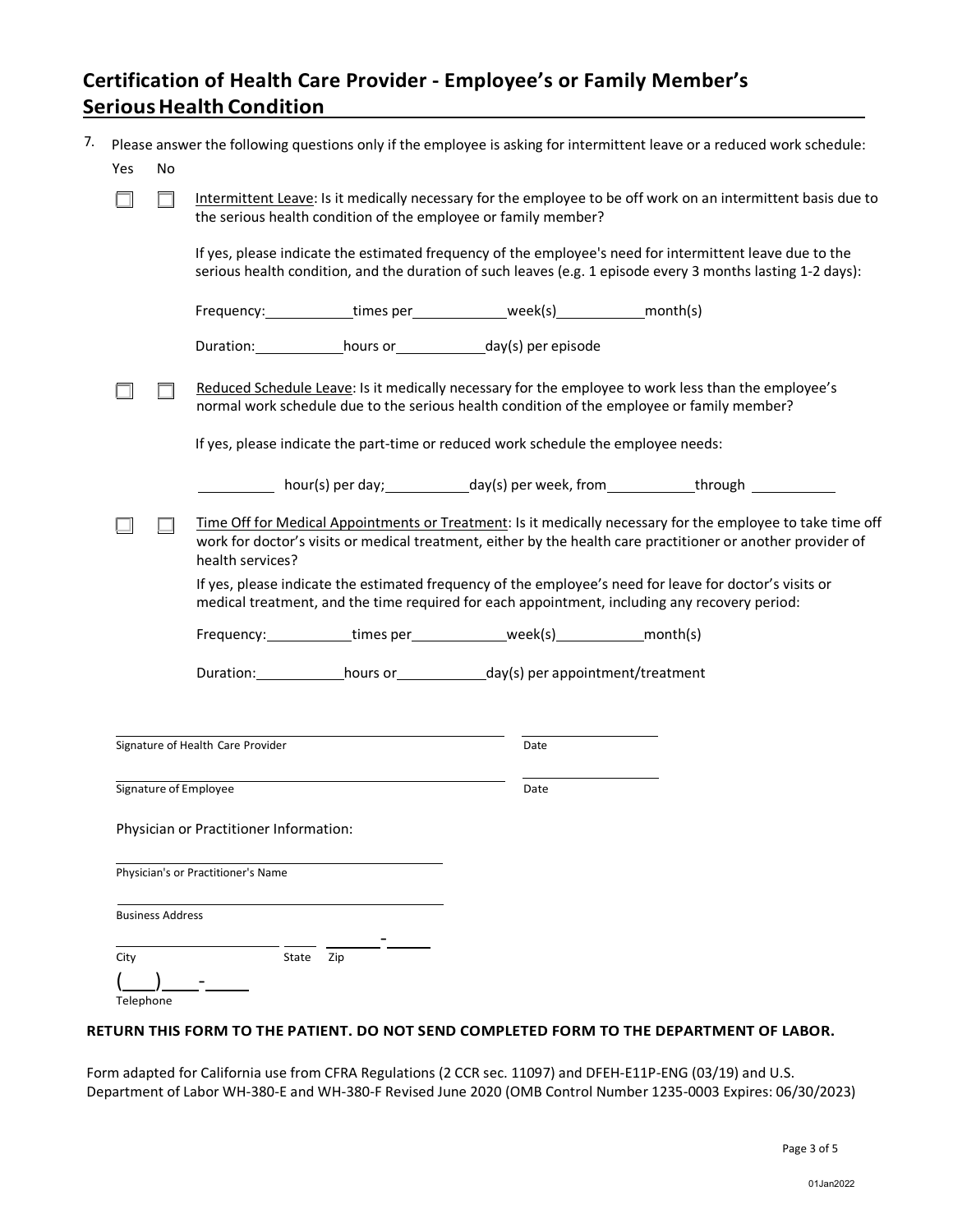# **Certification of Health Care Provider - Employee's or Family Member's SeriousHealth Condition**

#### **Attachment A: Definitions**

A "serious health condition" means an illness, injury (including but not limited to, on-the-job injuries), impairment, or physical or mental condition of the employee or a child, parent, domestic partner or spouse of the employee that involves either inpatient care or continuing treatment, including, but not limited to, treatment for substance abuse. A serious health condition may involve one or more of the following:

#### **HOSPITAL CARE**

Inpatient care in a hospital, hospice, or residential medical care facility, including any period of incapacity or subsequent treatment in connection with or consequent to such inpatient care. A person is considered an "inpatient" when a health care facility formally admits the person to the facility with the expectation that the person will remain at least overnight and occupy a bed, even if it later develops that such person can be discharged or transferred to another facility and does not actually remain overnight.

# **ABSENCE PLUS TREATMENT**

A period of incapacity of more than three consecutive calendar days (including any subsequent treatment or period of incapacity relating to the same condition), that also involves:

- 1. Treatment two or more times by a health care provider (for FMLA only, the two treatments must occur within 30 days \*\*\*), by a nurse or physician's assistant under direct supervision of a health care provider, or by a provider of health care services (e.g., physical therapist) under orders of, or on referral by, a health care provider; or
- 2. Treatment by a health care provider on atleast one occasion which resultsin a regimen of continuing treatment under the supervision of the health care provider.

For FMLA only, the employee's first treatment must occur within 7 days of first day of incapacity. \*\*\*

### **PREGNANCY**

Any period of incapacity due to pregnancy or for prenatal care.

**(Note: An employee's own incapacity due to pregnancy is covered asa serious healthconditionunder FMLA but not underCFRA.)**

### **CHRONIC CONDITIONS REQUIRING TREATMENT**

A chronic condition which:

- 1. Requires periodic visits(for FMLAONLY periodicmeans atleasttwotimesper year \*\*\*)fortreatmentby a health care provider, or by a nurse or physician's assistant under direct supervision of a health care provider;
- 2. Continues over an extended period oftime (including recurring episodes of a single underlying condition); and
- 3. May cause episodic rather than a continuing period of incapacity (e.g., asthma, diabetes, epilepsy, etc.).

### **PERMANENT/LONG-TERM CONDITIONS REQUIRING SUPERVISION**

A period of incapacity that is permanent or long-term due to a condition for which treatment may not be effective. The employee or family member must be under the continuing supervision of, but need not be receiving active treatment by, a health care provider. Examples include Alzheimer's, a severe stroke, or the terminal stages of a disease.

### **MULTIPLE TREATMENTS (NON-CHRONIC CONDITIONS)**

Any period of absence to receive multiple treatments (including any period of recovery there from) by a health care provider or by a provider of health care services under orders of, or on referral by, a health care provider, either for restorative surgery after an accident or other injury, or for a condition that would likely result in a period of incapacity of more than three consecutive calendar days in the absence of medical intervention treatment, such as cancer (chemotherapy, radiation, etc.), severe arthritis (physical therapy), kidney disease (dialysis).

*\*\*\* California law does not include these time limitations. If a leave is FMLA/CFRA, follow the California law without these time limitations.*